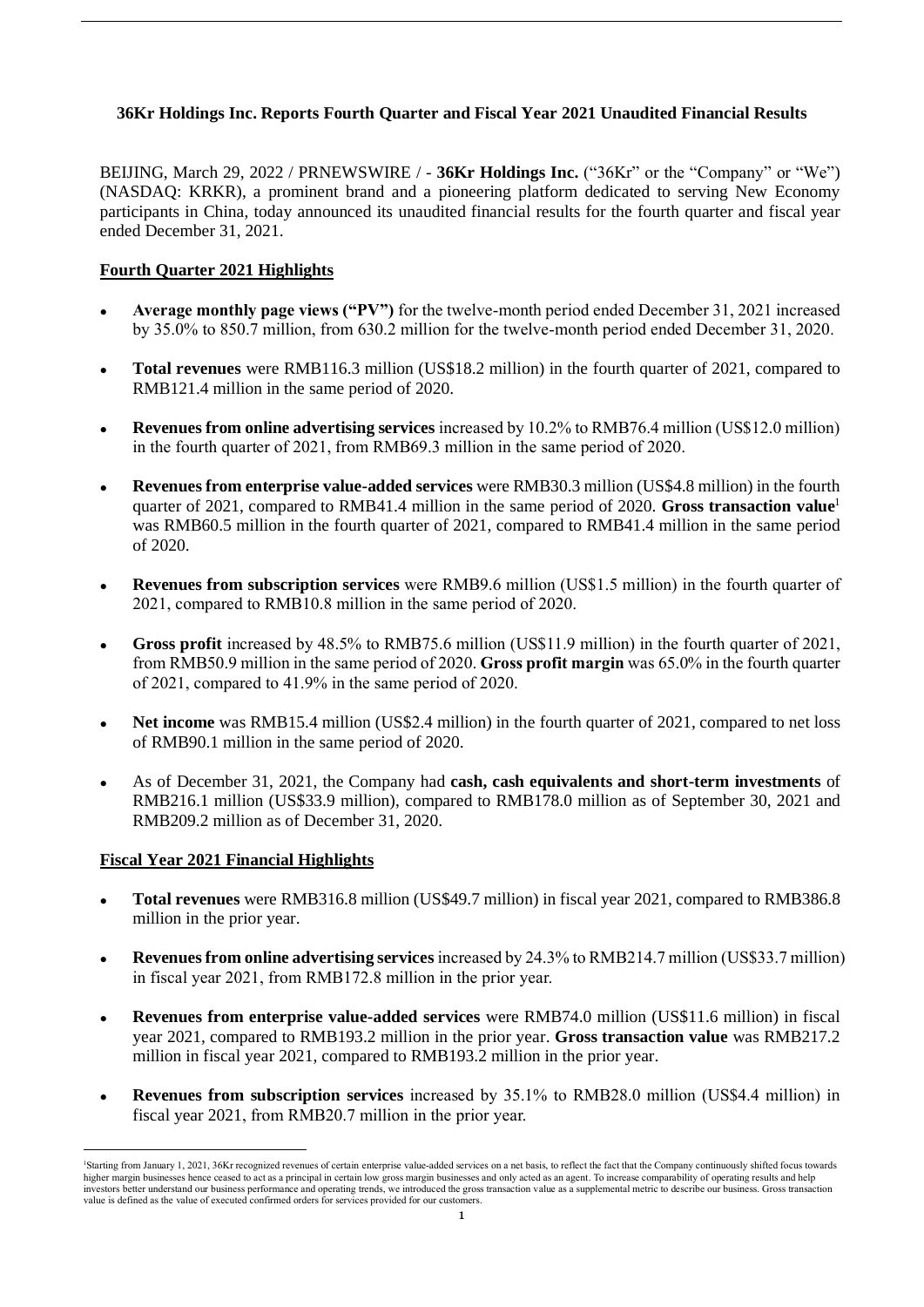- ⚫ **Gross profit** increased by 49.9% to RMB187.9 million (US\$29.5 million) in fiscal year 2021, from RMB125.4 million in the prior year. **Gross profit margin** was 59.3% in fiscal year 2021, compared to 32.4% in the prior year.
- ⚫ **Net loss** was RMB90.6 million (US\$14.2 million) in fiscal year 2021, compared to RMB279.3 million in the prior year.

#### **Selected Operating Data**

|                                                                                            | <b>For the Fiscal Year Ended</b><br>December 31, |         |  |
|--------------------------------------------------------------------------------------------|--------------------------------------------------|---------|--|
|                                                                                            | 2020                                             | 2021    |  |
| <b>Online advertising services</b>                                                         |                                                  |         |  |
| Number of online advertising services end customers                                        | 499                                              | 512     |  |
| Average revenue per online advertising services end<br>customer $(RMB'000)^2$              | 346.3                                            | 419.4   |  |
| <b>Enterprise value-added services</b>                                                     |                                                  |         |  |
| Number of enterprise value-added services end customers                                    | 306                                              | 302     |  |
| Average revenue per enterprise value-added services end<br>customer (RMB'000) <sup>3</sup> | 631.4                                            | 245.1   |  |
| <b>Subscription services</b>                                                               |                                                  |         |  |
| Number of individual subscribers                                                           | 9,612                                            | 1,874   |  |
| Average revenue per individual subscriber $(RMB)^4$                                        | 451.8                                            | 1,302.7 |  |
| Number of institutional investors                                                          | 141                                              | 208     |  |
| Average revenue per institutional investor $(RMB'000)^5$                                   | 113.7                                            | 123.0   |  |

<sup>&</sup>lt;sup>2</sup> Equals revenues generated from online advertising services for a period divided by the number of online advertising services end customers in the same period.<br><sup>3</sup> Equals revenues generated from enterprise value-added s

<sup>&</sup>lt;sup>5</sup> Equals revenues generated from institutional investor subscription services for a period divided by the number of institutional investors in the same period.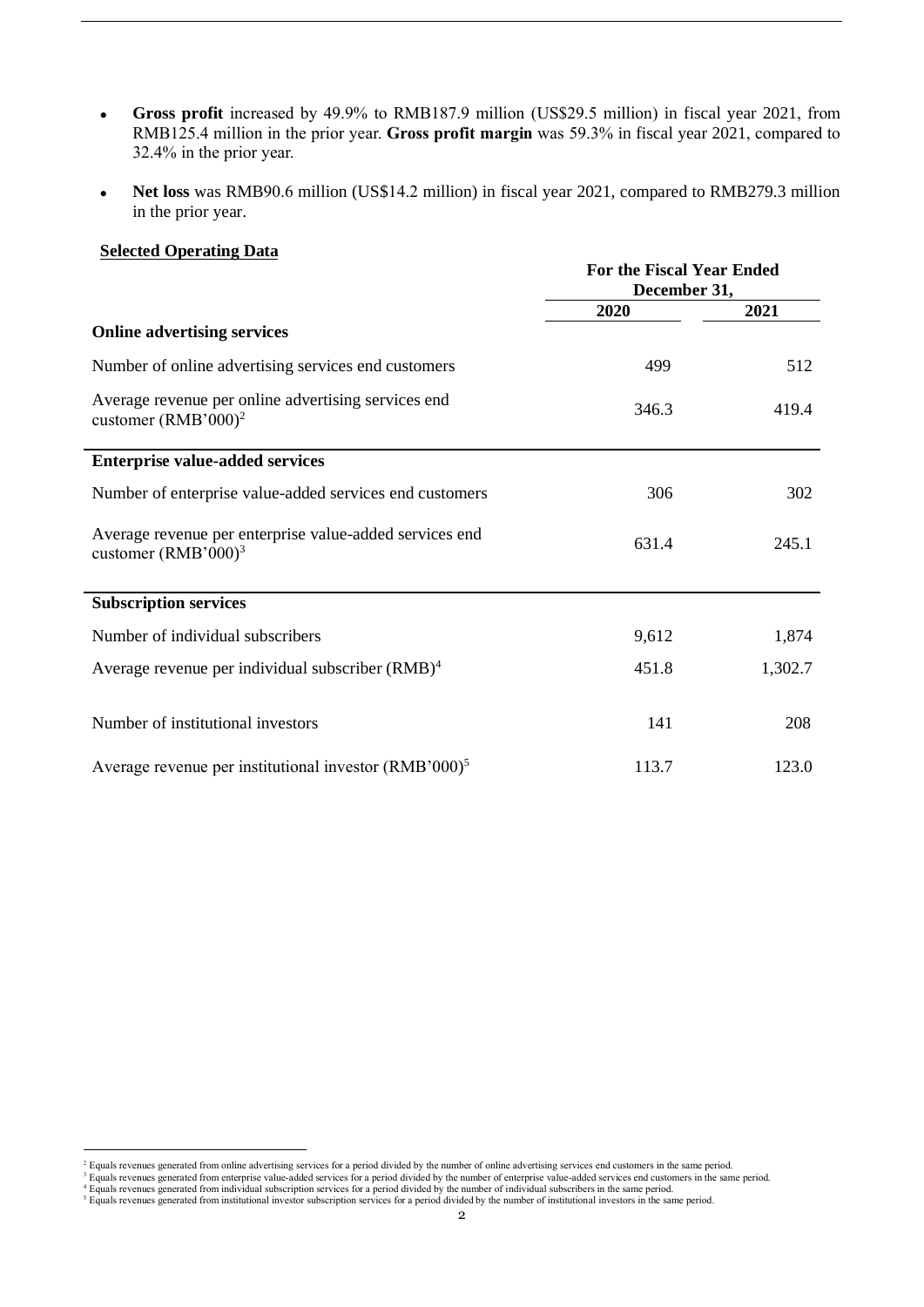Mr. Dagang Feng, co-chairman and CEO of 36Kr, commented, "Despite the intermittent resurgence of COVID-19 and the complex macroeconomic environment, we concluded the fiscal year of 2021 on a solid note, with online advertising revenues growing 24% year-over-year and gross profit margin reaching 59% for the full year. Notably, we also achieved quarterly profitability in the fourth quarter of 2021 for the first time in the past eight quarters. These strong financial results were driven by our continuous efforts in delivering premium New Economy-focused content and services, which also propelled our ever-growing influence and record-setting user traffic. For the twelve months of 2021, our average monthly PVs reached a new high at 851 million, representing a 35% year-over-year increase and our 15th consecutive quarter of PV growth. Looking ahead to 2022, we will roll out strategic initiatives to diversify our product and service offerings, grow our customer base and foster an ecosystem of entrepreneurial communities, while further exploring enormous commercialization opportunities in emerging areas such as new consumption, digital transformation, hard-core technologies and the dual-carbon economy, as well as regional industrial upgrades to empower the development of China's New Economy. We are confident that our healthy long-term fundamentals will empower us to forge ahead and achieve substantial success in 2022 and beyond."

Ms. Lin Wei, chief financial officer of 36Kr, added, "We are pleased to report a set of robust financial results for the fourth quarter and fiscal year 2021. We achieved solid top-line growth on a comparable basis in the fourth quarter, spearheaded by our online advertising business, which grew 43% sequentially and 10% yearover-year to RMB76.4 million, reflecting the value of the professional competencies and brand influence that 36Kr has accumulated over the years. Furthermore, we are encouraged to see continuous improvements in our operating efficiency as we strategically focused on higher-margin business throughout the year, resulting in a record-high gross profit margin of 65.0% and a net income of RMB15.4 million in the fourth quarter of 2021. We also ended fiscal year of 2021 with a very strong cash position as we generated positive operating cash flow in both the fourth quarter and full year 2021. As we venture farther into 2022, we will continue to solidify our core strengths and elevate our industry-leading content production and service capabilities while expanding our monetization channels. We believe that 36Kr is well poised to capture a vast array of opportunities in China's New Economy space and create greater value for more users and customers as well as shareholders."

### **Fourth Quarter 2021 Financial Results**

**Total revenues** were RMB116.3 million (US\$18.2 million) in the fourth quarter of 2021, compared to RMB121.4 million in the same period of 2020.

- **Online advertising services revenues** increased by 10.2% to RMB76.4 million (US\$12.0 million) in the fourth quarter of 2021, from RMB69.3 million in the same period of 2020. The increase was primarily attributable to more innovative marketing solutions we provided to our customers. The number of advertising customers and the average revenue per advertising customer both increased in the fourth quarter of 2021.
- **Enterprise value-added services revenues** were RMB30.3 million (US\$4.8 million) in the fourth quarter of 2021, compared to RMB41.4 million in the same period of 2020. The decrease was primarily because we continuously shifted our focus towards higher margin businesses and starting from the first quarter of 2021, we ceased to act as a principal in certain low gross margin businesses and only acted as an agent. As a result, revenues of such businesses were recognized on a net basis from the first quarter of 2021 onward. To increase comparability of operating results and help investors better understand our business performance and operating trends, we introduced gross transaction value as a supplemental metric to describe our business. Gross transaction value of enterprise value-added services was RMB60.5 million in the fourth quarter of 2021, compared to RMB41.4 million in the same period of 2020.
- **Subscription services revenues** were RMB9.6 million (US\$1.5 million) in the fourth quarter of 2021, representing a decrease of 11.1% compared to RMB10.8 million in the same period of 2020. The decrease was primarily attributable to the decrease in revenues from individual subscriptions, as some of our offline training programs were cancelled or delayed due to the resurgence of COVID-19.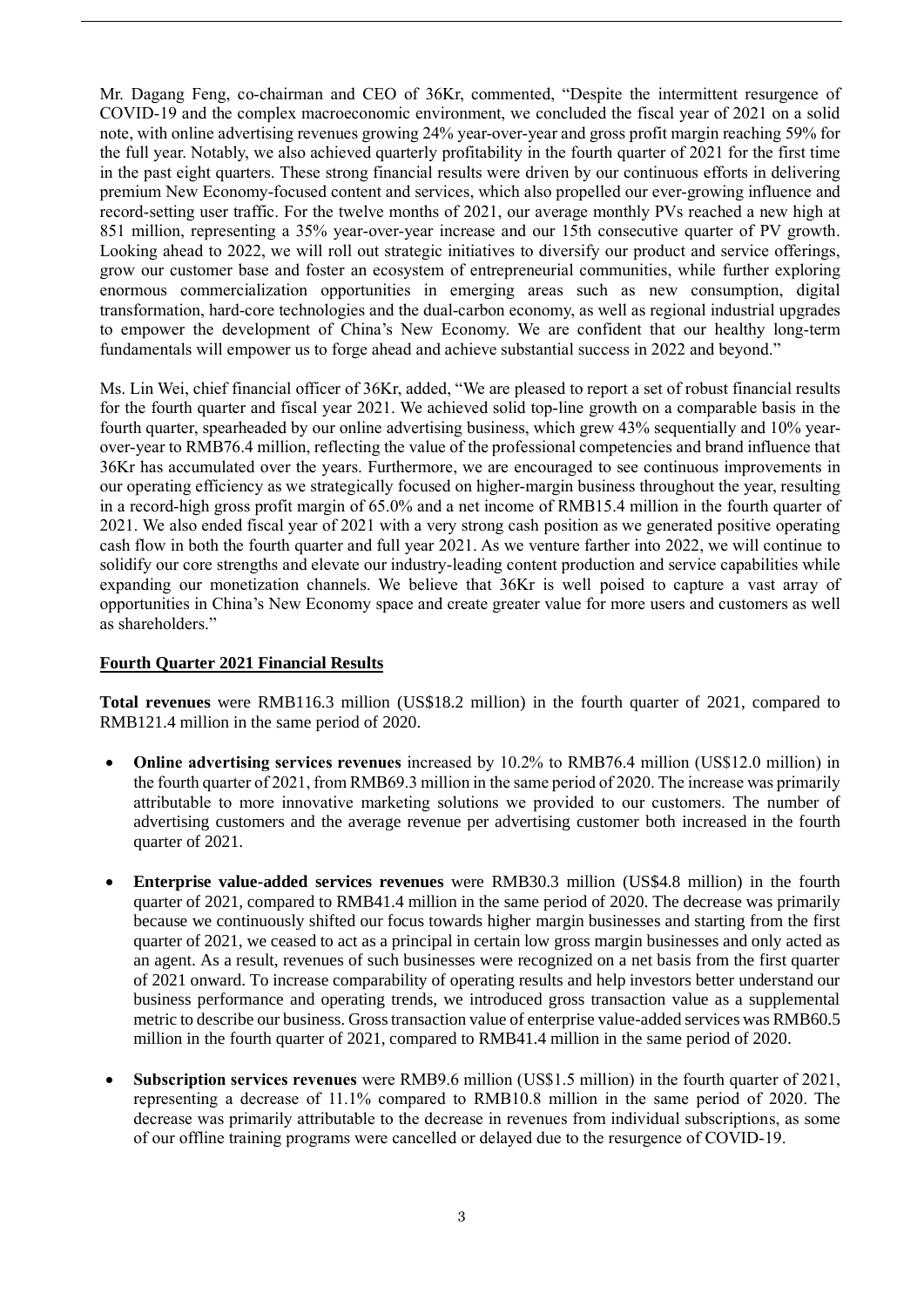**Cost of revenues** was RMB40.7 million (US\$6.4 million) in the fourth quarter of 2021, compared to RMB70.6 million in the same period of 2020. The decrease was primarily attributable to our continuous shift in focus towards higher margin businesses and recognition of certain revenues on a net basis. For more details, please refer to the aforementioned information in terms of enterprise value-added services revenues.

**Gross profit** increased by 48.5% to RMB75.6 million (US\$11.9 million) in the fourth quarter of 2021, compared to RMB50.9 million in the same period of 2020. **Gross profit margin** was 65.0% in the fourth quarter of 2021, compared to 41.9% in the same period of 2020. The increase was primarily due to our continuous shift in focus towards higher margin businesses as well as our improved operating efficiency in the fourth quarter of 2021.

**Operating expenses** were RMB61.6 million (US\$9.7 million) in the fourth quarter of 2021, compared to RMB127.2 million in the same period of 2020.

- **Sales and marketing expenses** were RMB39.3 million (US\$6.2 million) in the fourth quarter of 2021, from RMB35.1 million in the same period of 2020. The increase was primarily attributable to the increase in payroll-related expenses and marketing expenses, partially offset by the decrease in sharebased compensation expenses.
- **General and administrative expenses** were RMB9.6 million (US\$1.5 million) in the fourth quarter of 2021, compared to RMB81.8 million in the same period of 2020. The decrease was primarily attributable to the release of the allowance for credit losses and the decrease of share-based compensation expenses, partially offset by the increase in payroll-related expenses. The release of allowance for credit losses was mainly due to improved collection of accounts receivable, as we continuously increase our efforts in accounts receivable collection.
- **Research and development expenses** were RMB12.6 million (US\$2.0 million) in the fourth quarter of 2021, compared to RMB8.9 million in the same period of 2020. The increase was primarily attributable to the increase in payroll-related expenses as we bolstered our research and development capabilities.

Share-based compensation expenses recognized in cost of revenues, sales and marketing expenses, research and development expenses, as well as general and administrative expenses totaled RMB4.1 million (US\$0.6 million) in the fourth quarter of 2021, compared to RMB9.1 million in the same period of 2020.

**Other income** was RMB1.5 million (US\$0.2 million) in the fourth quarter of 2021, compared to other expenses of RMB10.0 million in the same period of 2020. The fluctuation was primarily attributable to less losses recognized from equity method investments in the fourth quarter of 2021.

**Income tax expenses** was RMB93 thousand (US\$15 thousand) in the fourth quarter of 2021, compared to RMB3.7 million in the same period of 2020. The decrease was primarily attributable to additional allowance for deferred tax assets provided in the fourth quarter of 2020.

**Net income** was RMB15.4 million (US\$2.4 million) in the fourth quarter of 2021, compared to net loss of RMB90.1 million in the same period of 2020. **Non-GAAP adjusted net income<sup>6</sup>** was RMB19.6 million (US\$3.1 million) in the fourth quarter of 2021, compared to net loss of RMB81.1 million in the same period of 2020.

**Net income attributable to 36Kr Holdings Inc.'s ordinary shareholders** was RMB14.6 million (US\$2.3 million) in the fourth quarter of 2021, compared to net loss attributable to 36Kr Holdings Inc.'s ordinary shareholders of RMB91.4 million in the same period of 2020.

**Basic and diluted net income per share** were both RMB0.014 (US\$0.002) in the fourth quarter of 2021, compared to basic and diluted net loss per share of RMB0.090 in the same period of 2020.

 $6 \text{ Non-GAAP adjusted income/(loss)}$  represents net income/(loss) excluding share-based compensation expenses.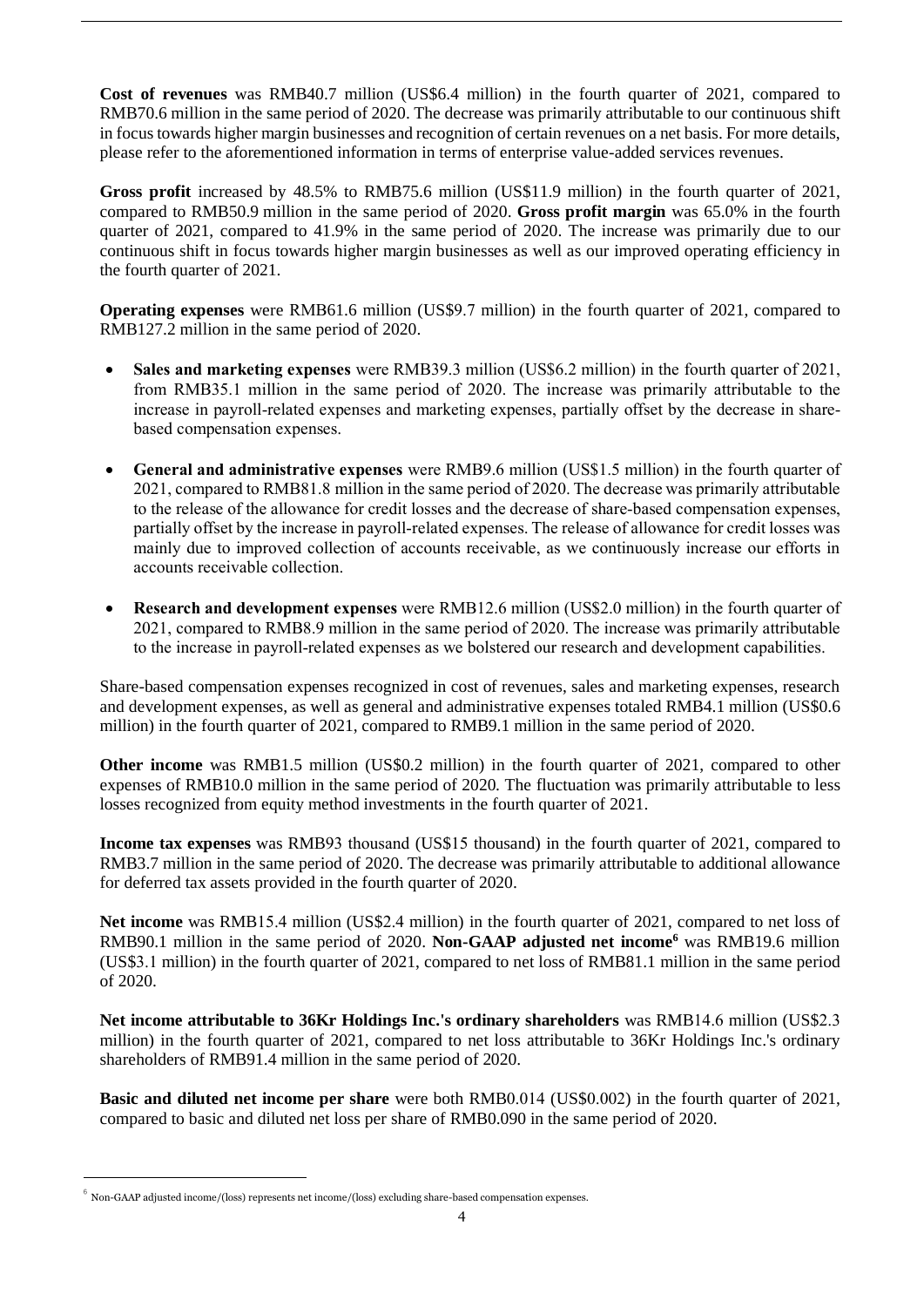### **Certain Balance Sheet Items**

As of December 31, 2021, the Company had cash, cash equivalents and short-term investments of RMB216.1 million (US\$33.9 million), compared to RMB178.0 million as of September 30, 2021 and RMB209.2 million as of December 31, 2020. The increase was mainly attributable to cash inflow from operating activities.

### **Fiscal Year 2021 Financial Results**

**Total revenues** were RMB316.8 million (US\$49.7 million) in fiscal year 2021, compared to RMB386.8 million in the prior year.

- **Online advertising services revenues** were RMB214.7 million (US\$33.7 million) in fiscal year 2021, representing an increase of 24.3%, compared to RMB172.8 million in the prior year. The increase was primarily attributable to more innovative marketing solutions provided to customers. The number of advertising customers and the average revenue per advertising customer both increased in fiscal year of 2021.
- **Enterprise value-added services revenues** were RMB74.0 million (US\$11.6 million) in fiscal year 2021, compared to RMB193.2 million in the prior year. Gross transaction value of enterprise valueadded services was RMB217.2 million in fiscal year 2021, compared to RMB193.2 million in the prior year.
- **Subscription services revenues** were RMB28.0 million (US\$4.4 million) in fiscal year 2021, representing an increase of 35.1%, compared to RMB20.7 million in the prior year. The increase was primarily attributable to our continuous efforts to offer high-quality subscription products to our subscribers.

**Cost of revenues** was RMB128.8 million (US\$20.2 million) in fiscal year 2021, compared to RMB261.4 million in the prior year. The decrease was primarily attributable to our continuous shift in focus towards higher margin businesses and recognition of certain revenues on a net basis.

**Gross profit** was RMB187.9 million (US\$29.5 million) in fiscal year 2021, compared to RMB125.4 million in the prior year. **Gross profit margin** was 59.3% in fiscal year 2021, compared to 32.4% in the prior year. The increase was primarily due to our continuous shift in focus towards higher margin businesses as well as our improved operating efficiency in fiscal year 2021.

**Operating expenses** were RMB282.0 million (US\$44.3 million) in fiscal year 2021, compared to RMB392.7 million in the prior year.

- **Sales and marketing expenses** were RMB143.9 million (US\$22.6 million) in fiscal year 2021, compared to RMB140.7 million in the prior year. The increase was primarily attributable to the increase in payroll-related expenses, partially offset by the decrease in share-based compensation expenses and marketing expenses.
- **General and administrative expenses** were RMB90.6 million (US\$14.2 million) in fiscal year 2021, compared to RMB212.4 million in the prior year. The decrease was primarily attributable to the release of the allowance for credit losses and the decrease of share-based compensation expenses, partially offset by the increase in payroll-related expenses. The release of allowance for credit losses was mainly due to improved collection of accounts receivable, as we continuously increase our efforts in accounts receivable collection.
- **Research and development expenses** were RMB47.5 million (US\$7.5 million) in fiscal year 2021, compared to RMB38.2 million in the prior year. The increase was primarily attributable to the increase in payroll-related expenses as we bolstered our research and development capabilities.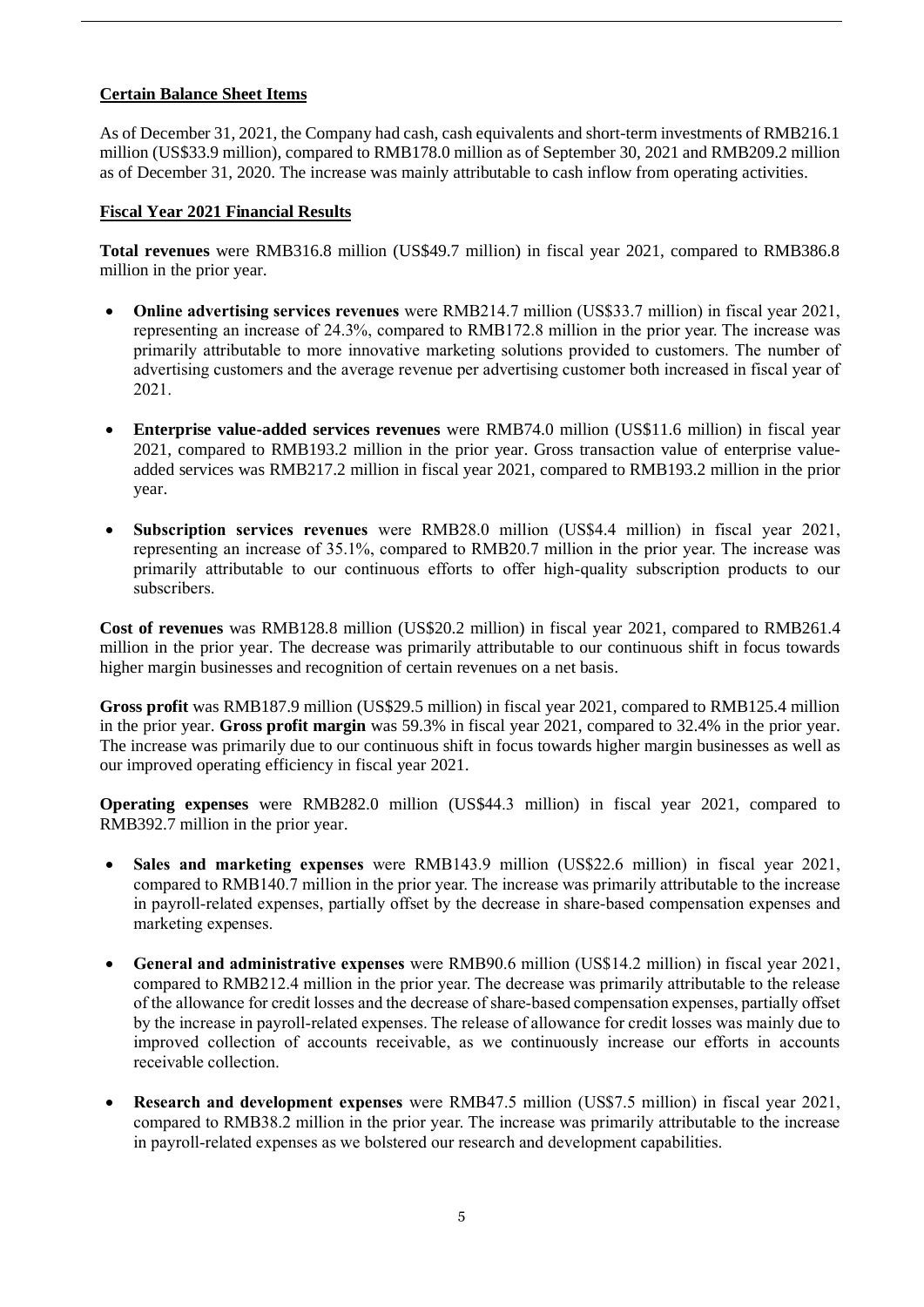Share-based compensation expenses recognized in cost of revenues, sales and marketing expenses, research and development expenses, as well as general and administrative expenses totaled RMB15.0 million (US\$2.4 million) in fiscal year 2021, compared to RMB39.3 million in the prior year.

**Other income** was RMB3.6 million (US\$0.6 million) in fiscal year 2021, compared to other expenses of RMB8.3 million in the prior year. The fluctuation was primarily attributable to less losses recognized from equity method investments in fiscal year 2021.

**Income tax expenses** were RMB102 thousand (US\$16 thousand) in fiscal year 2021, compared to RMB3.8 million in the prior year. The decrease was primarily attributable to additional allowance for deferred tax assets provided in fiscal year 2020.

**Net loss** was RMB90.6 million (US\$14.2 million) in fiscal year 2021, compared to RMB279.3 million in the prior year. **Non-GAAP adjusted net loss** was RMB75.6 million (US\$11.9 million) in fiscal year 2021, compared to RMB240.1 million in the prior year.

**Net loss attributable to 36Kr Holdings Inc.'s ordinary shareholders** was RMB89.6 million (US\$14.1 million) in fiscal year 2021, compared to RMB280.2 million in the prior year.

**Basic and diluted net loss per share** were both RMB0.087 (US\$0.014) in fiscal year 2021, compared to RMB0.275 in the prior year.

### **Share Repurchase Program**

On May 6, 2020, the Company announced that its Board of Directors authorized a share repurchase program under which the Company may repurchase up to a total of 1,000,000 of its American Depositary Shares ("ADSs"), each representing 25 Class A ordinary shares. As of December 31, 2021, the Company had repurchased approximately 785,713 ADSs for approximately RMB17.5 million (US\$2.6 million) under this program.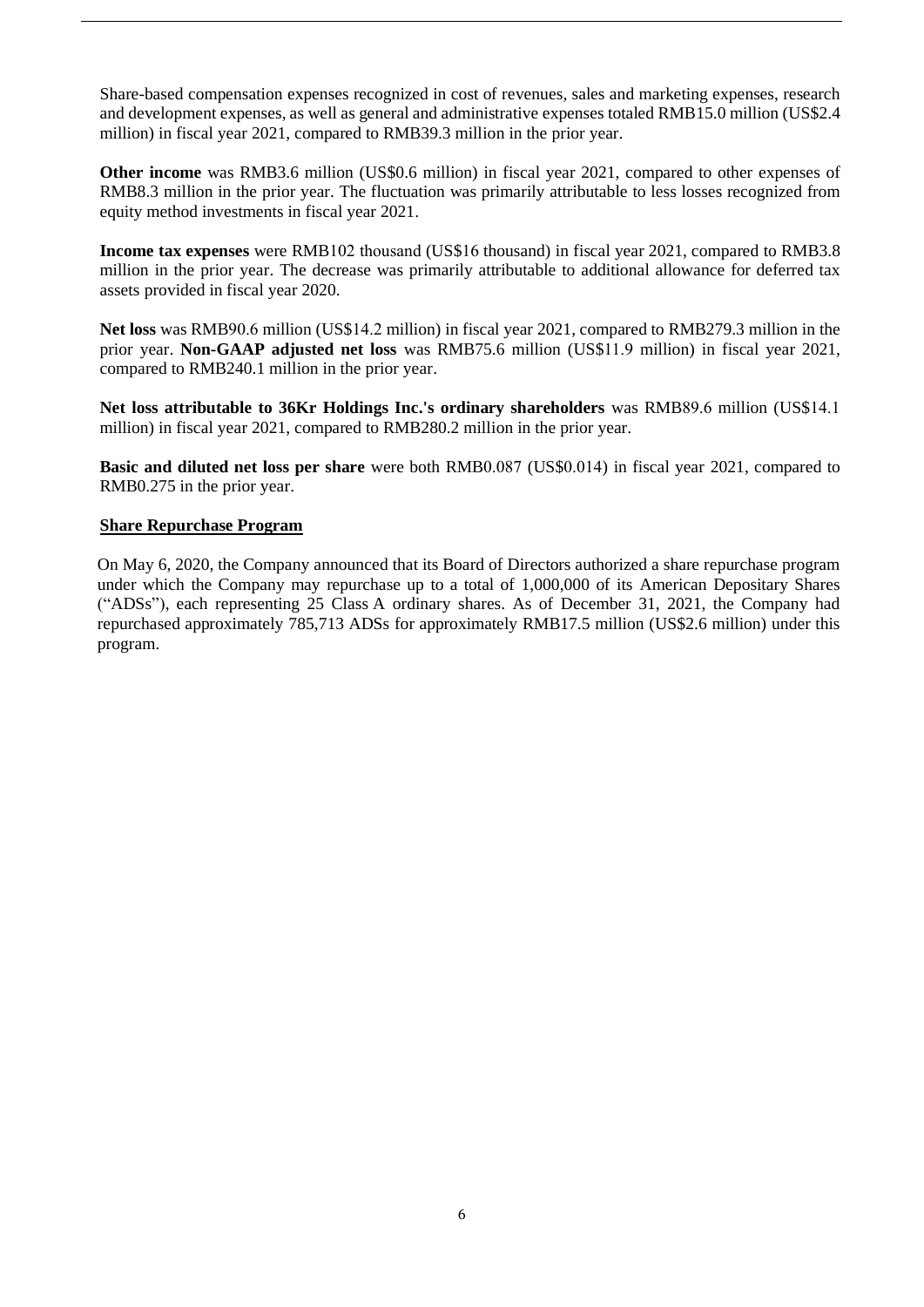## **Conference Call**

The Company's management will host an earnings conference call at 8:00 AM U.S. Eastern Time on March 29, 2022 (8:00 PM Beijing/Hong Kong Time on March 29, 2022). Details for the conference call are as follows:

| Event Title:              | 36Kr Holdings Inc. Fourth Quarter and Fiscal Year 2021 Earnings Conference Call |
|---------------------------|---------------------------------------------------------------------------------|
| Conference ID:            | 4868404                                                                         |
| <b>Registration Link:</b> | http://apac.directeventreg.com/registration/event/4868404                       |

All participants must use the link provided above to complete the online registration process 20 minutes in advance of the conference call. Upon registering, each participant will receive a set of participant dial-in number, Direct Event passcode, and a unique registrant ID, which will be used to join the conference call.

Additionally, a live and archived webcast of the conference call will be available on the Company's investor relations website at [http://ir.36kr.com.](http://ir.36kr.com/)

A replay of the conference call will be accessible approximately two hours after the conclusion of the live call until April 5, 2022, by dialing the following telephone numbers:

| <b>United States:</b> | $+1 - 855 - 452 - 5696$ |
|-----------------------|-------------------------|
| International:        | $+61-2-8199-0299$       |
| Hong Kong, China:     | 800-963-117             |
| Mainland China:       | 400-632-2162            |
| Replay Access Code:   | 4868404                 |

#### **About 36Kr Holdings Inc.**

36Kr Holdings Inc. is a prominent brand and a pioneering platform dedicated to serving New Economy participants in China with the mission of empowering New Economy participants to achieve more. The Company started its business with high-quality New Economy-focused content offerings, covering a variety of industries in China's New Economy with diverse distribution channels. Leveraging traffic brought by highquality content, the Company has expanded its offerings to business services, including online advertising services, enterprise value-added services and subscription services to address the evolving needs of New Economy companies and upgrading needs of traditional companies. The Company is supported by comprehensive database and strong data analytics capabilities. Through diverse service offerings and the significant brand influence, the Company is well-positioned to continuously capture the high growth potentials of China's New Economy.

#### **Use of Non-GAAP Financial Measures**

In evaluating its business, the Company considers and uses two non-GAAP measures, adjusted net income/(loss) and adjusted EBITDA, as supplemental measures to review and assess its operating performance. The presentation of these two non-GAAP financial measures is not intended to be considered in isolation or as a substitute for the financial information prepared and presented in accordance with U.S. GAAP. The Company presents these non-GAAP financial measures because they are used by the Company's management to evaluate its operating performance and formulate business plans. The Company also believes that the use of these non-GAAP measures facilitates investors' assessment of its operating performance.

These non-GAAP financial measures are not defined under U.S. GAAP and are not presented in accordance with U.S. GAAP. These non-GAAP financial measures have limitations as analytical tools. One of the key limitations of using these non-GAAP financial measures is that they do not reflect all items of income and expense that affect our operations. Further, these non-GAAP measures may differ from the non-GAAP information used by other companies, including peer companies, and therefore their comparability may be limited.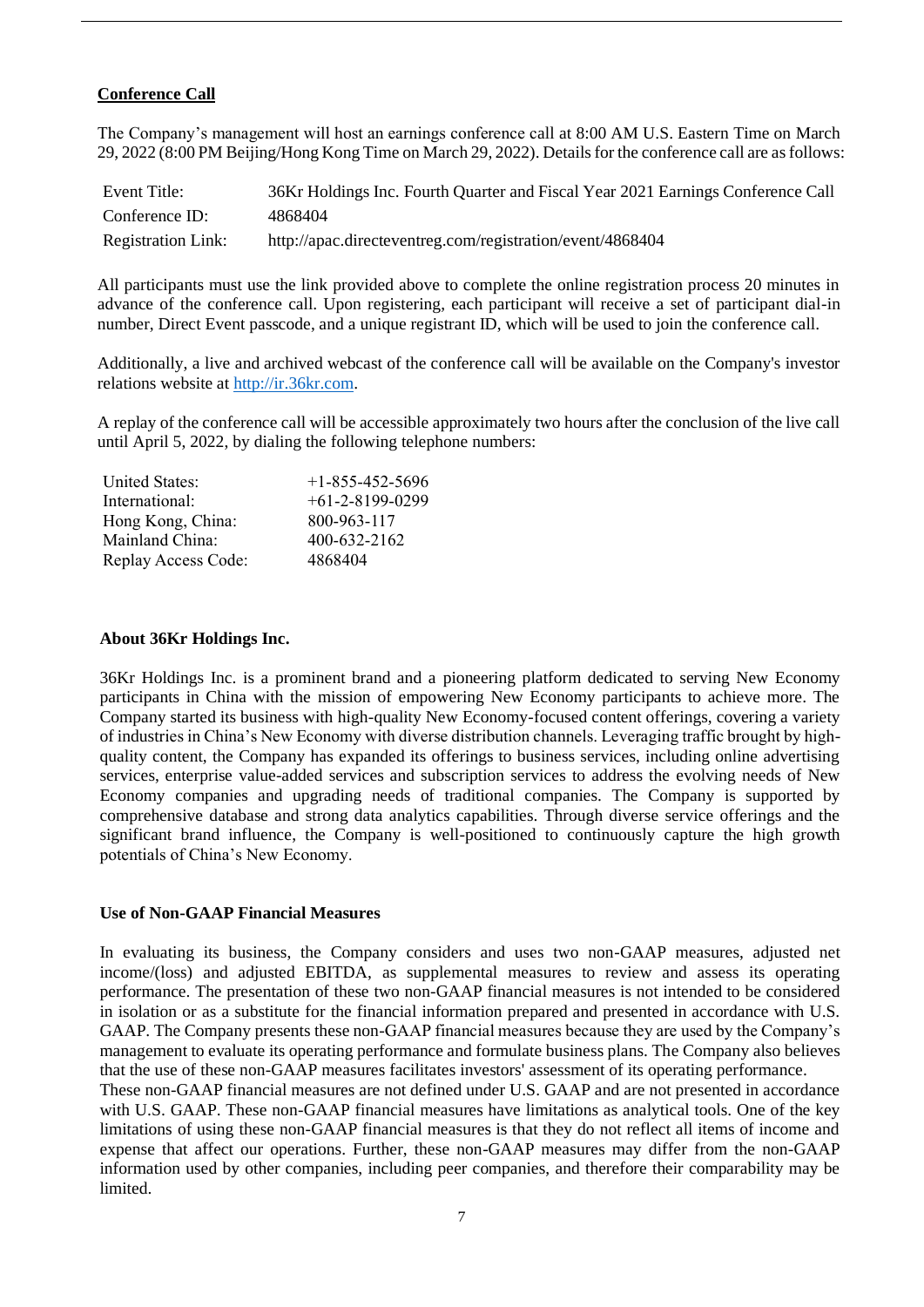The Company compensates for these limitations by reconciling these non-GAAP financial measures to the nearest U.S. GAAP performance measure, all of which should be considered when evaluating the Company performance. The Company encourages investors to review its financial information in its entirety and not rely on a single financial measure.

Adjusted net loss represents net loss excluding share-based compensation expenses.

Adjusted EBITDA represents adjusted net income/(loss) before interest income, interest expenses, income tax expense/(credit), depreciation of property and equipment and amortization of intangible assets.

For more information on these non-GAAP financial measures, please see the table captioned "Reconciliations of GAAP and non-GAAP results" set forth at the end of this press release.

### **Exchange Rate Information**

This announcement contains translations of certain RMB amounts into U.S. dollars at a specified rate solely for the convenience of the reader. Unless otherwise noted, all translations from Renminbi to U.S. dollars and from U.S. dollars to Renminbi are made at a rate of RMB6.3726 to US\$1.00, the exchange rate set forth in the H.10 statistical release of the Federal Reserve Board on of December 30, 2021.

### **Safe Harbor Statement**

This announcement contains forward-looking statements. These statements are made under the "safe harbor" provisions of the U.S. Private Securities Litigation Reform Act of 1995. These forward-looking statements can be identified by terminology such as "will," "expects," "anticipates," "future," "intends," "plans," "believes," "estimates," "confident" and similar statements. Statements that are not historical facts, including statements about the Company's beliefs and expectations, are forward-looking statements. Forward-looking statements involve inherent risks and uncertainties. A number of factors could cause actual results to differ materially from those contained in any forward-looking statement, including but not limited to the following: the Company's goal and strategies; the Company's future business development, results of operations and financial condition; relevant government policies and regulations relating to our business and industry; the Company's expectations regarding the use of proceeds from this offering; the Company's expectations regarding demand for, and market acceptance of, its services; the Company's ability to maintain and enhance its brand; the Company's ability to provide high-quality content in a timely manner to attract and retain users; the Company's ability to retain and hire quality in-house writers and editors; the Company's ability to maintain cooperation with third-party professional content providers; the Company's ability to maintain relationship with third-party platforms; general economic and business condition in China; possible disruptions in commercial activities caused by natural or human-induced disasters; and assumptions underlying or related to any of the foregoing. Further information regarding these and other risks is included in the Company's filings with the SEC. All information provided in this press release and in the attachments is as of the date of this press release, and the Company undertakes no obligation to update any forwardlooking statement, except as required under applicable law.

### **For investor and media inquiries, please contact:**

In China:

36Kr Holdings Inc. Investor Relations Tel: +86 (10) 5825-4188 E-mail: ir@36kr.com

The Piacente Group, Inc.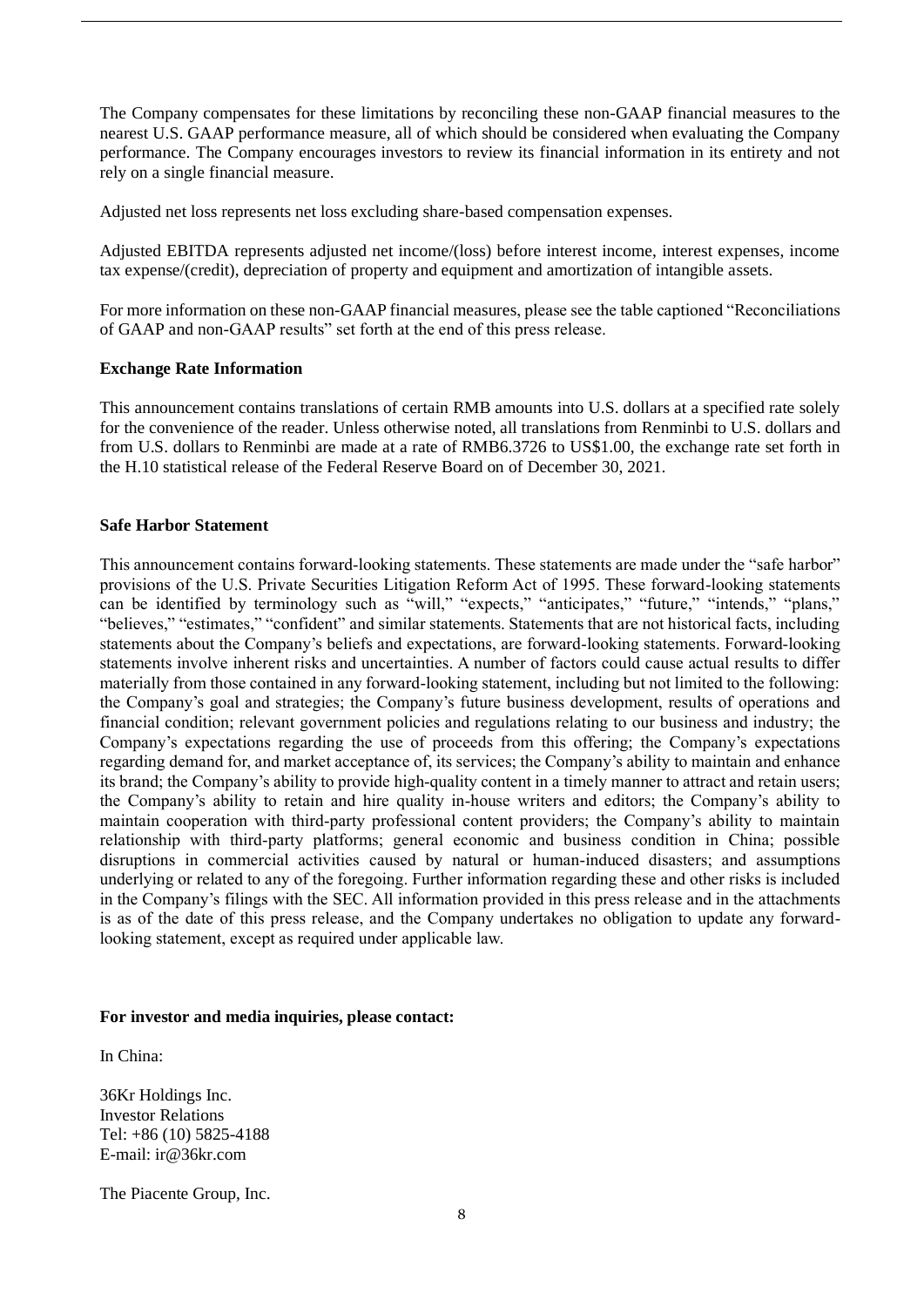Jenny Cai Tel: +86 (10) 6508-0677 E-mail: 36Kr@tpg-ir.com

In the United States:

The Piacente Group, Inc. Brandi Piacente Tel: +1-212-481-2050 E-mail: 36Kr@tpg-ir.com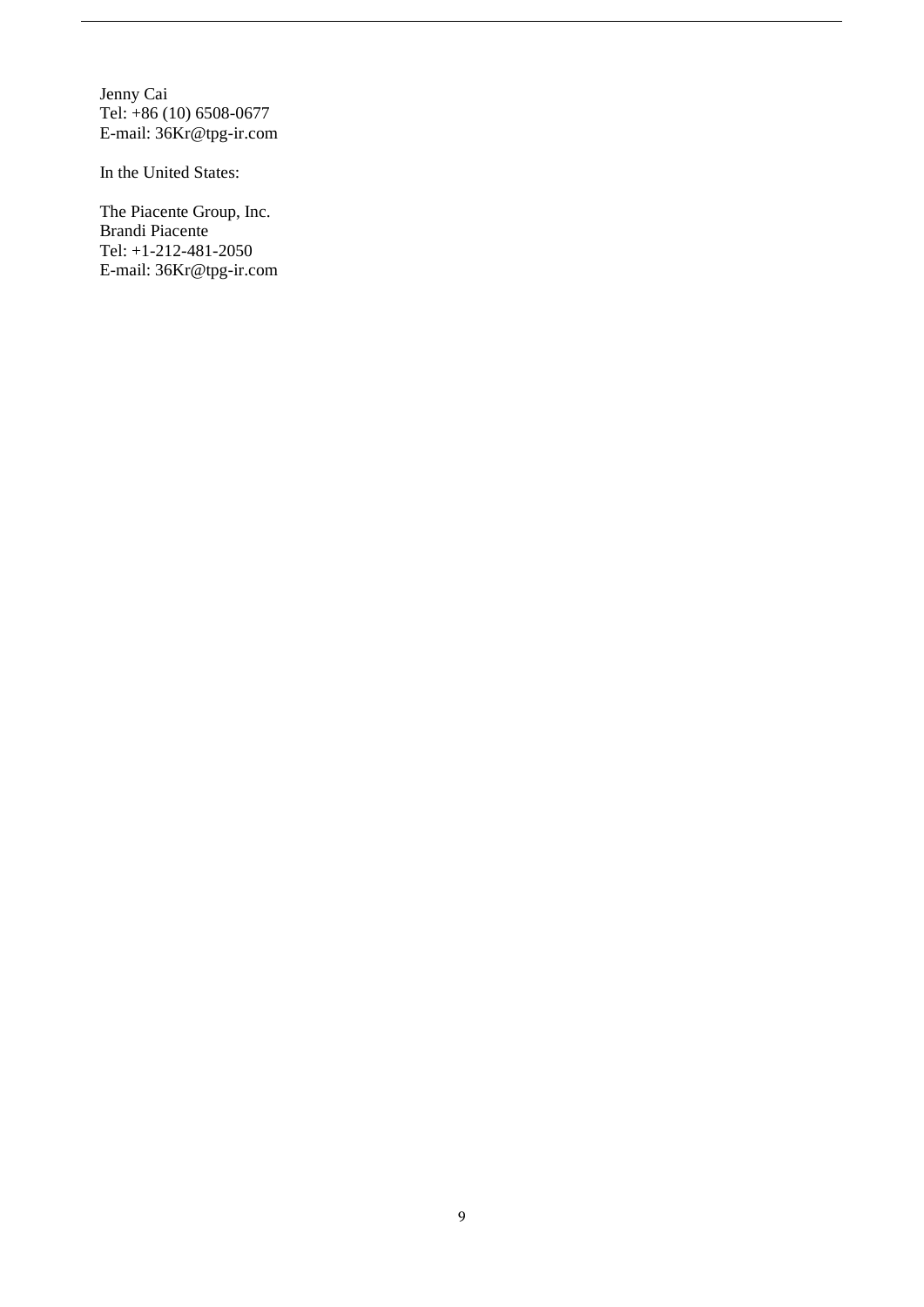#### **36Kr Holdings Inc. UNAUDITED CONDENSED CONSOLIDATED BALANCE SHEETS**

|                                                 | December 31,<br>2020 | December 31,<br>2021 | December 31,<br>2021 |
|-------------------------------------------------|----------------------|----------------------|----------------------|
|                                                 | <b>RMB'000</b>       | <b>RMB'000</b>       | <b>US\$'000</b>      |
| <b>Assets</b>                                   |                      |                      |                      |
| Current assets:                                 |                      |                      |                      |
| Cash and cash equivalents                       | 60,846               | 96,965               | 15,216               |
| Short-term investments                          | 148,344              | 119,140              | 18,696               |
| Accounts receivable, net                        | 304,845              | 180,161              | 28,271               |
| Receivables due from related parties            | 98                   | 3,630                | 570                  |
| Prepayments and other current assets            | 16,319               | 42,612               | 6,685                |
| <b>Total current assets</b>                     | 530,452              | 442,508              | 69,438               |
| Non-current assets:                             |                      |                      |                      |
| Property and equipment, net                     | 3,941                | 3,159                | 496                  |
| Intangible assets, net                          | 471                  | 808                  | 127                  |
| Long-term investments                           | 16,300               | 41,442               | 6,503                |
| Operating lease right-of-use assets, net        | 27,365               | 13,818               | 2,168                |
| <b>Total non-current assets</b>                 | 48,077               | 59,227               | 9,294                |
| <b>Total assets</b>                             | 578,529              | 501,735              | 78,732               |
|                                                 |                      |                      |                      |
| <b>Liabilities</b>                              |                      |                      |                      |
| Current liabilities:                            |                      |                      |                      |
| Accounts payable                                | 64,641               | 56,266               | 8,829                |
| Salary and welfare payables                     | 45,580               | 55,788               | 8,754                |
| Taxes payable                                   | 18,824               | 12,836               | 2,014                |
| Deferred revenue                                | 18,849               | 28,863               | 4,529                |
| Amounts due to related parties                  | 548                  | 1,328                | 208                  |
| Accrued liabilities and other payables          | 13,560               | 17,501               | 2,747                |
| Short-term bank loan                            |                      | 5,000                | 785                  |
| Operating lease liabilities                     | 15,132               | 16,302               | 2,558                |
| <b>Total current liabilities</b>                | 177,134              | 193,884              | 30,424               |
| Non-current liabilities:                        |                      |                      |                      |
| Operating lease liabilities                     | 12,426               | 586                  | 92                   |
| <b>Total non-current liabilities</b>            | 12,426               | 586                  | 92                   |
| <b>Total liabilities</b>                        | 189,560              | 194,470              | 30,516               |
| Shareholders' equity                            |                      |                      |                      |
| Ordinary shares                                 | 687                  | 694                  | 109                  |
| Treasury stock                                  | (14,081)             | (13,598)             | (2,134)              |
| Additional paid-in capital                      | 2,040,693            | 2,049,448            | 321,603              |
| Accumulated deficit                             | (1,638,581)          | (1,728,152)          | (271, 185)           |
| Accumulated other comprehensive loss            | (7, 897)             | (8,987)              | (1, 410)             |
| Total 36Kr Holdings Inc.'s shareholders' equity | 380,821              | 299,405              | 46,983               |
| Non-controlling interests                       | 8,148                | 7,860                | 1,233                |
| Total shareholders' equity                      | 388,969              | 307,265              | 48,216               |
| Total liabilities and shareholders' equity      | 578,529              | 501,735              | 78,732               |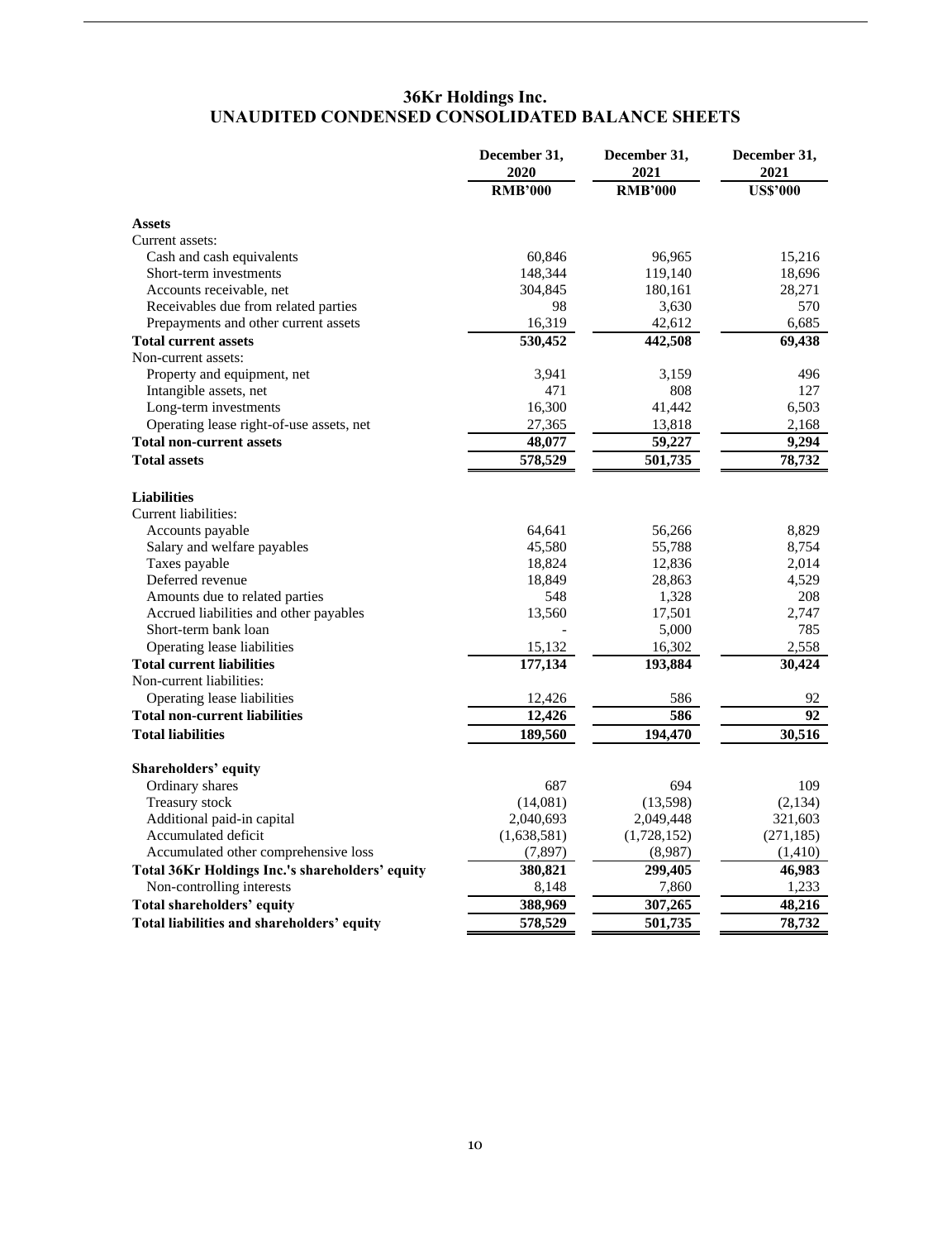### **36Kr Holdings Inc.**

### **UNAUDITED CONDENSED CONSOLIDATED STATEMENTS OF COMPREHENSIVE INCOME/(LOSS)**

|                                                   | <b>Three Months Ended</b>              |                                        |                      | <b>Twelve Months Ended</b> |                      |                      |
|---------------------------------------------------|----------------------------------------|----------------------------------------|----------------------|----------------------------|----------------------|----------------------|
|                                                   | December 31,<br>2020<br><b>RMB'000</b> | December 31.<br>2021<br><b>RMB'000</b> | December 31,<br>2021 | December 31,<br>2020       | December 31,<br>2021 | December 31,<br>2021 |
|                                                   |                                        |                                        | <b>US\$'000</b>      | <b>RMB'000</b>             | <b>RMB'000</b>       | <b>US\$'000</b>      |
| <b>Revenues:</b>                                  |                                        |                                        |                      |                            |                      |                      |
| Online advertising services                       | 69,334                                 | 76,393                                 | 11,988               | 172,811                    | 214,722              | 33,695               |
| Enterprise value-added services                   | 41,363                                 | 30,333                                 | 4,760                | 193,213                    | 74,032               | 11,617               |
| Subscription services                             | 10,750                                 | 9,561                                  | 1,500                | 20,740                     | 28,025               | 4,398                |
| <b>Total revenues</b>                             | 121,447                                | 116,287                                | 18,248               | 386,764                    | 316,779              | 49,710               |
| Cost of revenues                                  | (70, 574)                              | (40, 735)                              | (6, 392)             | (261, 372)                 | (128, 844)           | (20, 218)            |
| Gross profit                                      | 50,873                                 | 75,552                                 | 11,856               | 125,392                    | 187,935              | 29,492               |
| <b>Operating expenses:</b>                        |                                        |                                        |                      |                            |                      |                      |
| Sales and marketing expenses                      | (35, 132)                              | (39, 303)                              | (6,167)              | (140, 672)                 | (143, 887)           | (22, 579)            |
| General and administrative expenses               | (81,767)                               | (9,622)                                | (1,510)              | (212, 411)                 | (90, 636)            | (14,223)             |
| Research and development expenses                 | (8,931)                                | (12, 635)                              | (1,983)              | (38, 232)                  | (47,518)             | (7, 457)             |
| Impairment of goodwill                            | (1, 395)                               |                                        |                      | (1, 395)                   |                      |                      |
| <b>Total operating expenses</b>                   | (127, 225)                             | (61, 560)                              | (9,660)              | (392,710)                  | (282, 041)           | (44,259)             |
| Income/(loss) from operations                     | (76, 352)                              | 13,992                                 | 2,196                | (267,318)                  | (94, 106)            | (14,767)             |
| Other income/(expenses):                          |                                        |                                        |                      |                            |                      |                      |
| Share of loss from equity method investments      | (15,774)                               | (1, 417)                               | (222)                | (23,502)                   | (5, 473)             | (859)                |
| Short-term investment income                      | 790                                    | 587                                    | 92                   | 1,859                      | 2,485                | 390                  |
| Government grant                                  | 4,628                                  | 877                                    | 138                  | 10,102                     | 3,304                | 518                  |
| Others, net                                       | 325                                    | 1,473                                  | 231                  | 3,281                      | 3,283                | 515                  |
| Income/(loss) before income tax                   | (86, 383)                              | 15,512                                 | 2,435                | (275, 578)                 | (90, 507)            | (14,203)             |
| Income tax expenses                               | (3,748)                                | (93)                                   | (15)                 | (3,764)                    | (102)                | (16)                 |
| Net income/(loss)                                 | (90, 131)                              | 15,419                                 | 2,420                | (279, 342)                 | (90, 609)            | (14,219)             |
| Net (income)/loss attributable to non-controlling |                                        |                                        |                      |                            |                      |                      |
| interests                                         | (1,229)                                | (858)                                  | (135)                | (889)                      | 1,038                | 163                  |
| Net income/(loss) attributable to 36Kr Holdings   |                                        |                                        |                      |                            |                      |                      |
| Inc.'s ordinary shareholders                      | (91, 360)                              | 14,561                                 | 2,285                | (280, 231)                 | (89, 571)            | (14,056)             |
| Net income/(loss)                                 | (90, 131)                              | 15,419                                 | 2,420                | (279, 342)                 | (90,609)             | (14,219)             |
| Other comprehensive loss                          |                                        |                                        |                      |                            |                      |                      |
| Foreign currency translation adjustments          | (3,321)                                | (719)                                  | (113)                | (4, 843)                   | (1,090)              | (171)                |
| <b>Total other comprehensive loss</b>             | (3,321)                                | (719)                                  | (113)                | (4, 843)                   | (1,090)              | (171)                |
| Total comprehensive income/(loss)                 | (93, 452)                              | 14,700                                 | 2,307                | (284, 185)                 | (91, 699)            | (14,390)             |
| Net loss/(income) attributable to non-controlling |                                        |                                        |                      |                            |                      |                      |
| interests                                         | (1,229)                                | (858)                                  | (135)                | (889)                      | 1,038                | 163                  |
| Comprehensive income/(loss) attributable to 36Kr  |                                        |                                        |                      |                            |                      |                      |
| Holdings Inc.'s ordinary shareholders             | (94, 681)                              | 13,842                                 | 2,172                | (285, 074)                 | (90,661)             | (14,227)             |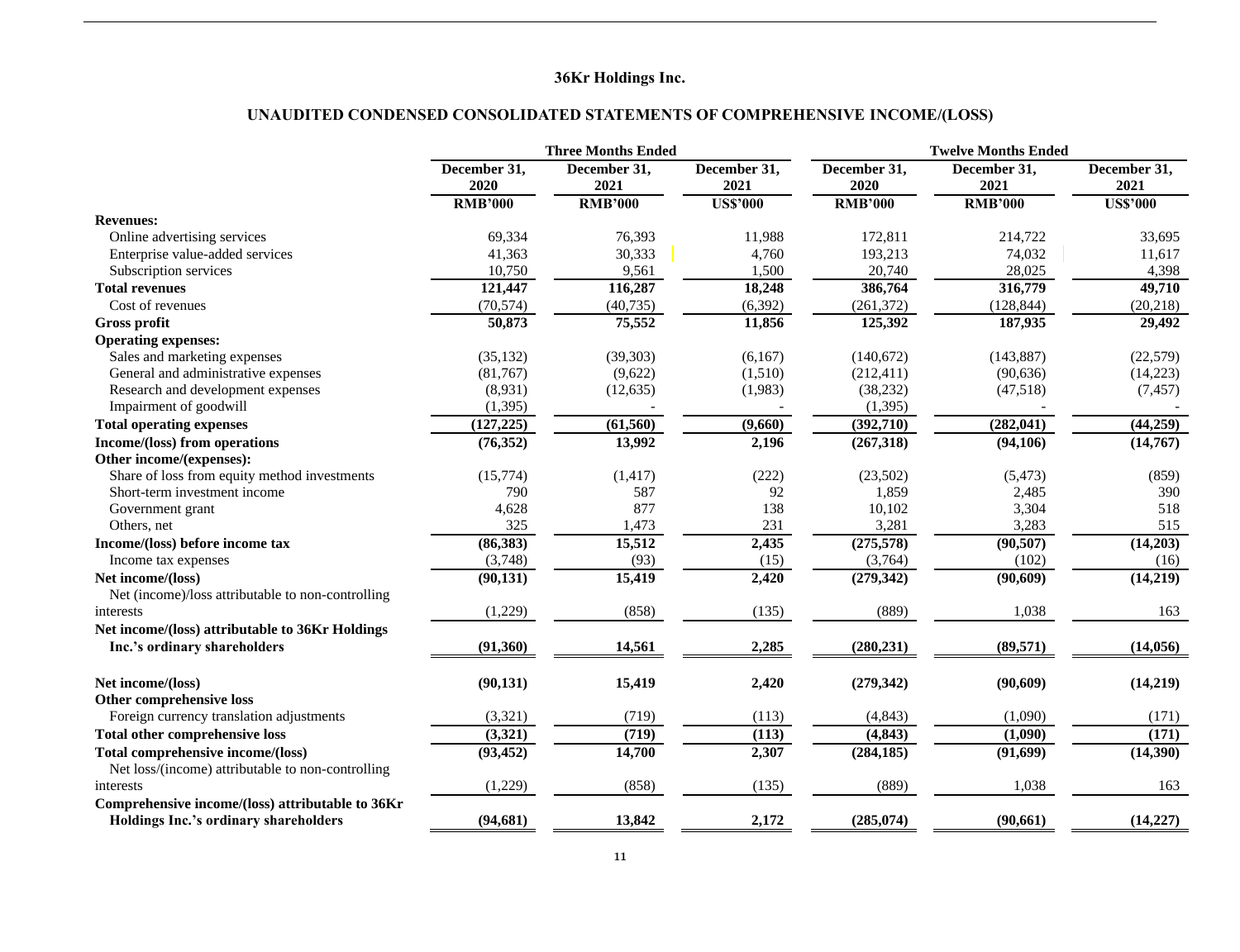| Net (loss)/income per ordinary share (RMB)         |               |               |               |               |               |               |
|----------------------------------------------------|---------------|---------------|---------------|---------------|---------------|---------------|
| Basic                                              | (0.090)       | 0.014         | 0.002         | (0.275)       | (0.087)       | (0.014)       |
| Diluted                                            | (0.090)       | 0.014         | 0.002         | (0.275)       | (0.087)       | (0.014)       |
| Net (loss)/income per ADS (RMB)                    |               |               |               |               |               |               |
| Basic                                              | (2.251)       | 0.356         | 0.056         | (6.873)       | (2.185)       | (0.343)       |
| Diluted                                            | (2.251)       | 0.356         | 0.056         | (6.873)       | (2.185)       | (0.343)       |
| Weighted average number of ordinary shares used in |               |               |               |               |               |               |
| per share calculation                              |               |               |               |               |               |               |
| Basic                                              | 1.014.872.239 | 1,023,363,947 | 1.023.363.947 | 1.019.316.944 | 1.025.068.349 | 1.025.068.349 |
| Diluted                                            | 1.014.872.239 | 1.023.363.947 | 1.023.363.947 | 1.019.316.944 | 1.025.068.349 | 1.025.068.349 |
| Weighted average number of ADS used in per ADS     |               |               |               |               |               |               |
| calculation                                        |               |               |               |               |               |               |
| Basic                                              | 40.594.890    | 40.934.558    | 40.934.558    | 40.772.678    | 41,002,734    | 41,002,734    |
| Diluted                                            | 40.594.890    | 40.934.558    | 40.934.558    | 40.772.678    | 41,002,734    | 41,002,734    |